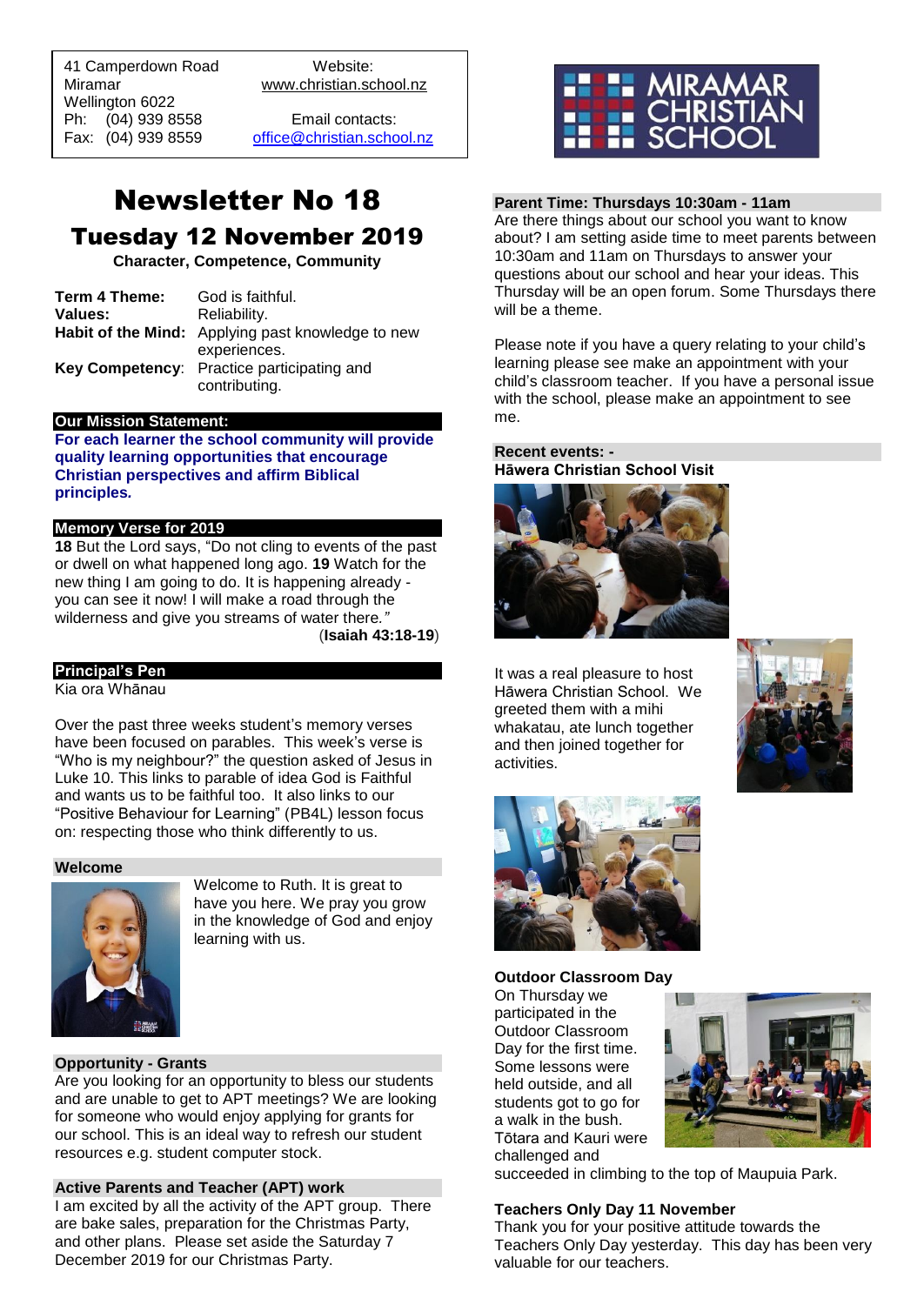# **Weta Workshop Tour and Visit**

Students have enjoyed a tour through Weta Workshop, and a workshop run by Weta at our school. Students learned to use a technique Weta uses to create props as they sculpted planets from tinfoil.







#### **Prayer points: - Thank God:**

- For our recent visit from Hawera Christian School and to Weta Workshop.
- For our dedicated and professional Christian staff.
- For our incredibly committed APT, BoT and Peniel trust.
- For our faithful volunteers.
- For God's faithfulness to Miramar Christian School for the last 40 years.
- The positive buzz our APT are making.

# **Please pray:**

- God's blessing and the ability to communicate clearly as we continue to go out into churches to promote Christian Education and Miramar Christian School.
- For opportunities to build on the connections we have made with preschools, churches and other community places.
- For our school to continue to have an open stance and look for ways to bless and give others.
- For all parents despite their first language to have access to information about our school, understanding of what we are doing and the ability to have a voice in decisions made.
- For a committed volunteer to complete regular grant applications on behalf of Miramar Christian School.
- For wisdom, energy and continued sense of team and togetherness for the APT as they plan for the end of term Christmas party.

For our prayer students and their families: - **Week 5:** Aadarsh, Ruth, Dandi **Week 6:** Anton, Elisha, Chirag

Thank you for your commitment and prayers.

Ka nui tēnei **Kaye Gillies Principal**

#### **2019 Invoices**

Invoices for School Costs, Term 1 PE Programme and Swimming Lessons are now **OVERDUE.** We are waiting for **6 families** to either pay in full or set up a regular payment. *We ask for all invoices to be paid in full by the end of the school year, 18 December 2019.*

# **Peniel Fees Increase in 2020**

Peniel have advised MCS attendance fees will be increasing in 2020 to \$170 per student, per term. Those of you who pay each term will already be aware of this as you were informed on your Term 4, 2019 invoice from Peniel. For those of you who pay annually, we wanted to make sure you know in advance so you can budget accordingly for when your invoice arrives early in 2020.

# **2020 Term Dates**

Term 1: Tues 4 Feb – Thurs 9 Apr Term 2: Tues 28 Apr – Fri 3 Jul Term 3: Mon 20 July – Fri 25 Sep Term 4: Mon 12 Oct – Wed 16 Dec

*Please note the following dates where school will be closed in 2020:*

*Mon 3 Feb: Teacher Only Day (there will be 3 additional Teachers Only Days throughout 2020. These dates will be advised in 2020). Thu 6 Feb: Waitangi Day Fri 10 Apr: Easter Good Friday Sat 11 Apr – Sun 26 April: Term 1 Holidays Mon 27 Apr: ANZAC Day observed*

*Mon 1 Jun: Queens Birthday Sat 4 Jul – Sun 19 July: Term 2 Holidays Sat 26 Sep – Sun 11 October: Term 3 Holidays*

*Mon 26 Oct: Labour Day*

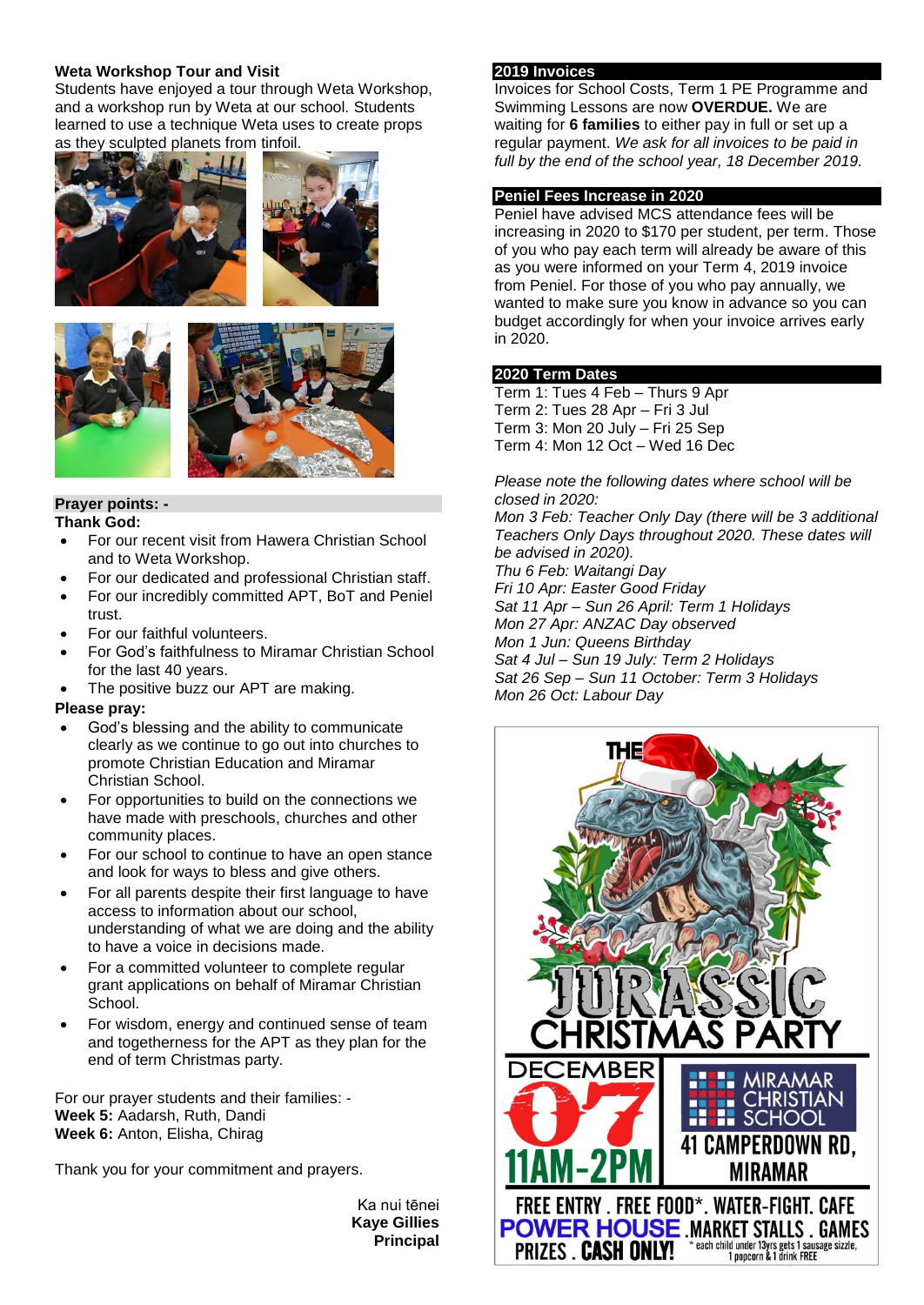# **SCHOOL DIARY**

| <b>Every Mon</b>     | Prayer Group, Hall, 2:30pm                |
|----------------------|-------------------------------------------|
| <b>Every Mon/Fri</b> | Wheels Day / Wear PE Uniform              |
| <b>Every Wed</b>     | Subway ordered lunch (optional)           |
| <b>Every Thurs</b>   | Technicraft (Yrs 7-8)                     |
| <b>Every Fri</b>     | Music Lessons, 8:30am - 10:00am           |
| <b>Every Friday</b>  | Assembly 2:15pm                           |
| <b>Every Sun</b>     | 10am Gateway Baptist Church - all welcome |
| <b>Nov</b>           |                                           |
| Tues 12 Nov          | Whole School Trip to Weta                 |
| Fri 15 Nov           | Kauri Class Library visit, 11:30am        |
| Fri 15 Nov           | Assembly 2:30pm                           |
| Mon 18 Nov           | BoT Mtg, 6:30pm, Staffroom                |
| Tues 19 Nov          | <b>MCS In-Class Speeches</b>              |
| Wed 20 Nov           | Totara Class visit to Weta (tbc)          |
| Thurs 21 Nov         | <b>MCS Speech Finals</b>                  |
| Fri 22 Nov           | Sharing Assembly 2:15pm                   |
| Fri 29 Nov           | Mufti Day (gold coin donation)            |
| Fri 29 Nov           | Kowhai Class - Planetarium Visit          |
| Fri 29 Nov           | Assembly 2:30pm                           |
| <b>Dec</b>           |                                           |
| Wed 4 Dec            | EZ Miniball @ ASB                         |
| Fri 6 Dec            | Sharing Assembly 2:15pm                   |
| Sat 7 Dec            | <b>Community Christmas Party/Fair</b>     |
| Mon 9 Dec            | BoT Mtg, 6:30pm, Staffroom                |
| Wed 11 Dec           | Prizegiving Rehearsal, 9am @ Gateway      |
| Wed 11 Dec           | MCS Prizegiving, 6pm @ Gateway            |
| Fri 13 Dec           | Assembly 2:30pm                           |
| Mon 16 Dec           | MCS Beach Trip p.m.                       |
| Tues 17 Dec          | MCS Winning House Prize p.m.              |
| Tues 17 Dec          | School Reports sent home                  |
| Wed 18 Dec           | Term 4 ends (12pm)                        |
| Feb                  |                                           |
| Mon 3 Feb            | Teacher Only Day - No School              |
| Tues 4 Feb           | Term 1 starts 9am                         |



**GATEWAY** Gateway Baptist Church, 33 Park Rd, Miramar | gatewaybaptist.org.nz | families@gatewaybaptist.org.nz | ph 022 401 5720







#### **Chocolate Zucchini Muffins** 8 ingredients · 30 minutes · 12 servings



#### **Directions**

- 1. Preheat your oven to 350°F (177°C) and line a muffin tin with muffin liners. Brush each liner with a small amount of coconut oil, to prevent sticking.
- 2. In a large mixing bowl, combine the almond flour, cocoa powder, sea salt, and baking soda, Mix well.
- 3. In a medium-size bowl, whisk together the olive oil, maple syrup, and eggs. Add the wet ingredients to the dry. Mix until combined then stir in the zucc
- 4. Spoon the muffin batter between cups, so it's evenly divided then bake for 18 to 20 minutes, or until a toothpick inserted into the centre of a muffin comes out clean
- 5. Let cool completely before eating, to prevent the muffins from sticking to the liners.

#### **Notes**

**Serving Size** One serving is equal to one muffin. Zucchini One medium zucchini is equal to about 2 cups of grated zucchini.

Storage<br>Store in the fridge for 5 days or in the freezer for a few months.

#### Ingredients

2 cups Almond Flour 1/4 cup Cocoa Powder 1/4 tsp Sea Salt 1/4 tsp Baking Soda 1/4 cup Extra Virgin Olive Oil 1/4 cup Maple Syrup 3 Egg 1 Zucchini (medium, grated)